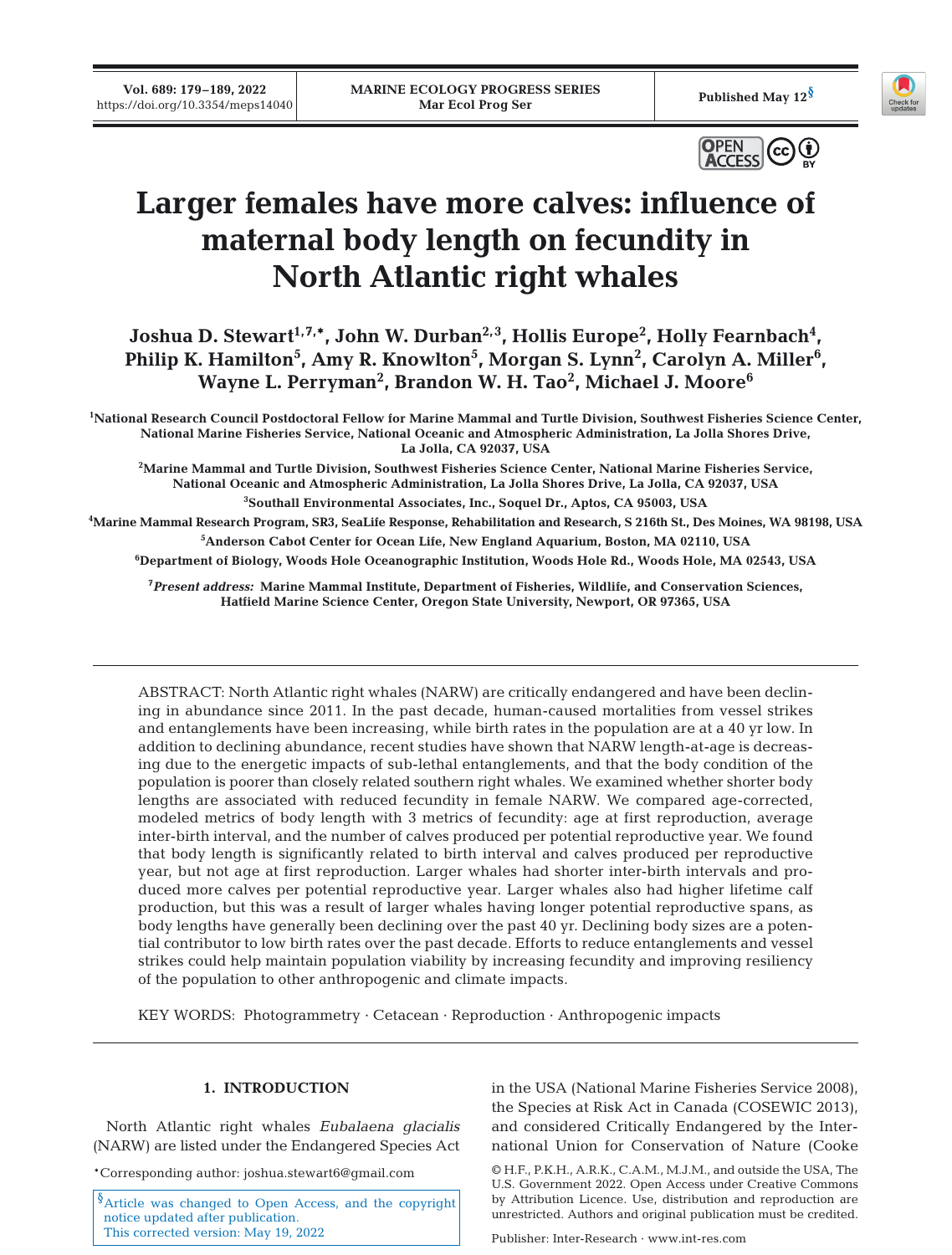2020). Following a relatively slow but sustained 20 yr increase in abundance, the NARW population has been in decline since 2011, dropping from an estimated 481 whales in 2011 to an estimated 368 whales in 2019 (Pace 2021). Entanglements in fishing gear and vessel strikes are thought to be the leading sources of mortality in the NARW population (Moore et al. 2021). While a spike in mortalities in the past decade has contributed to the decline in abundance, birth rates in the NARW population have also been unusually low since 2012 (Pettis et al. 2021).

Previous studies have linked NARW fecundity to climate-associated fluctuations in *Calanus finmar chicus*, a key copepod prey species for NARW on their summer foraging grounds in the Gulf of Maine (Meyer-Gutbrod & Greene 2014, Meyer-Gutbrod et al. 2021). During periods of low *C. finmarchicus* abundance in the 1990s and early 2010s, birth rates dropped well below rates in the 1980s and the 2000s when *C. finmarchicus* abundance was higher, suggesting that prey availability is likely a major driver of fecundity in NARW (Meyer-Gutbrod et al. 2021).

Sub-lethal entanglements in fishing gear are energetically costly (van der Hoop et al. 2017) and an increasing rate of serious entanglements (i.e. those with attached gear or severe injuries; Knowlton et al. 2012) is likely to directly contribute to reduced birth rates by diverting energy away from reproduction and reducing fecundity or reproductive success. In addition, Stewart et al. (2021) showed that NARW body lengths have been decreasing since the 1980s, with entanglements explaining a portion of restricted growth rates. Maternal body size and condition in baleen whales are associated with calf growth rates and body sizes (Best & Rüther 1992, Christiansen et al. 2016, 2018), and Stewart et al. (2021) hypothesized that the shorter body lengths in NARW could also contribute to reduced fecundity by delaying first calving events and reducing reproductive success. Here, we build on the results of that study to investigate whether shorter body lengths in NARW are associated with reduced fecundity in females.

## **2. MATERIALS AND METHODS**

Aerial photogrammetry measurements were collected from free-ranging NARW under NOAA National Marine Fisheries Service permits 21371, 17355, and 17355-01. From 2000 to 2002, we used a fixed-winged, crewed airplane to collect aerial images of NARW in the Bay of Fundy, Canada (Fortune et al. 2012). A 126 mm format military reconnaissance camera captured images on film from approximately 250 m altitude. Aircraft trim was monitored by scientists with bubble levels mounted at 2 sites in the back of the aircraft. During each pass over a whale, scientists communicated with the pilots to ensure the aircraft was in proper trim with the camera facing 90° downward off the vertical plane as the images were collected. A high precision paired transducer radar altimeter was used to collect altitude data during photo passes. Accuracy of the altimeter system was determined by photographing targets of known size and comparing altitudes calculated from measurements with those recorded from the altimeter (Perryman & Lynn 2002). From 2016 to 2019, we flew a remotely controlled hexacopter drone at altitudes of approximately 50 m to collect images of NARW in Cape Cod Bay, USA (Christiansen et al. 2020, Stewart et al. 2021), taking digital images using a 25 mm lens on an Olympus camera with micro 4/3 sensor (Durban et al. 2015), mounted in an electronic gimbal that maintained a 90° downward angle (Durban et al. 2022). We collected altitude measurements using drone GPS in 2016 (Christian sen et al. 2020) and a laser altimeter (Dawson et al. 2017) mounted on the vertical gimbal of the drone camera in 2017 to 2019 (Durban et al. 2021). The laser altimeter recorded altitude at a sampling rate of 16 measurements per second, and we selected the median altitude measurement from the same second that images were captured.

We calculated total lengths of whales using measured aircraft altitude, camera sensor/film size, and lens focal length to convert image sensor measurements to measurements on the real scale (Fortune et al. 2012, Durban et al. 2015). Images were filtered for those of measurement quality, such that the focus and clarity were sufficient to delineate the rostrum and tail for total length measurements. We only selected images for use in length measurements when a whale was fully visible and appeared to be in flat orientation parallel to the water surface. In general, variability in repeated measurements of total lengths of cetaceans is low, with average coefficients of variation typically <5% (Perryman & Lynn 1993, Miller et al. 2012, Durban et al. 2016) and in some cases approximately 1% (Dawson et al. 2017). While altimeter inaccuracies can lead to both positive and negative length measurement errors, any movement or curvature of an animal will result in the animal appearing shorter from above than it actually is. To minimize this negative bias, and following previous studies using aerial photogrammetry to estimate cetacean lengths, we selected the longest measure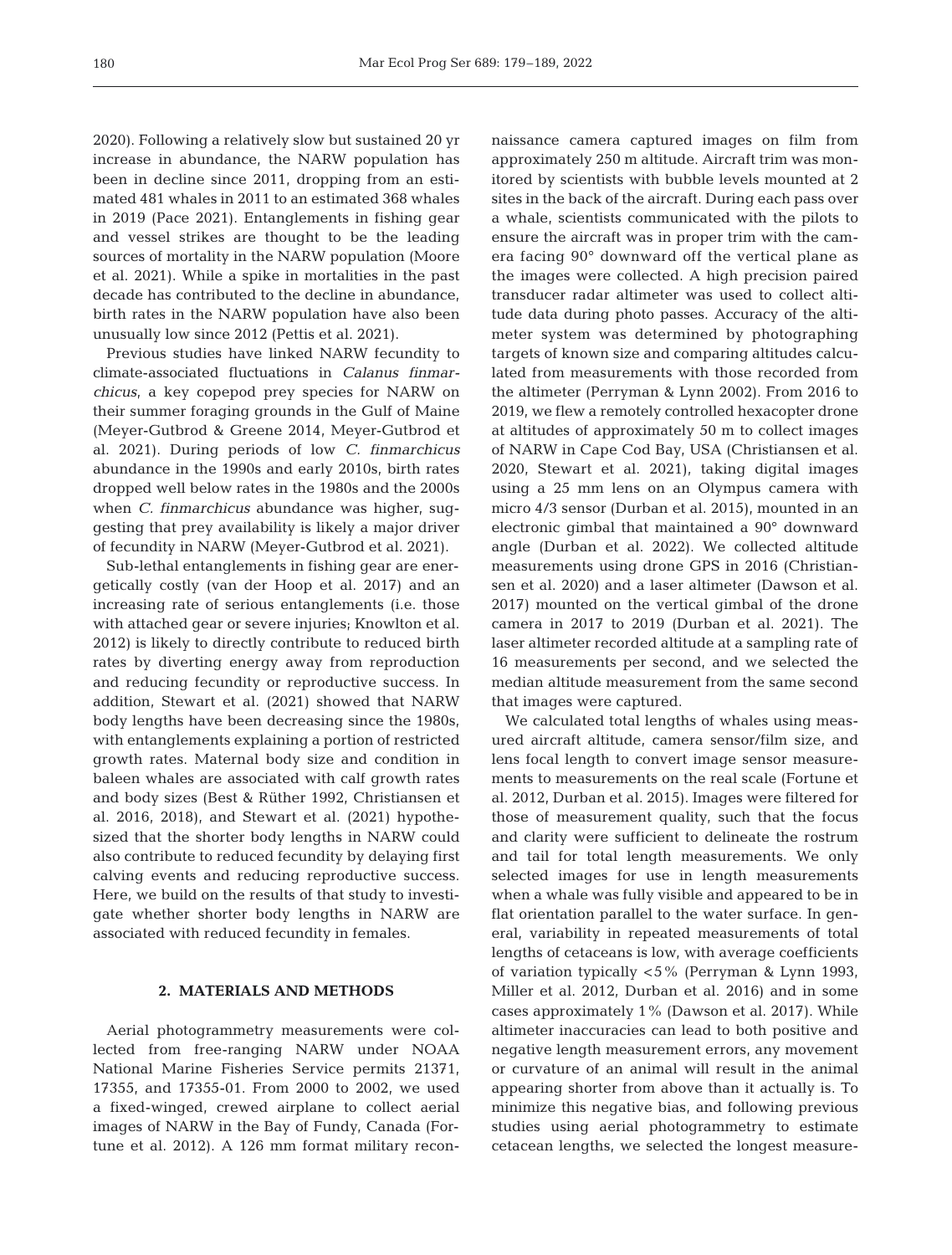ment of each whale in cases of multiple measurements of an individual within a single sampling season (Perryman & Lynn 1993, 2002, Fortune et al. 2012).

We developed a 2-phase Gompertz growth equation (modified from Fortune et al. 2012, 2021) with model-estimated covariate effects of birth year, fishing gear entanglements, and maternal entanglements applied to asymptotic length, as described by Stewart et al. (2021). Covariate values were summed across the first 10 yr of life, as growth rates slow considerably after age 10 (Fortune et al. 2021). The Gompertz growth model uses 2 main parameters to define individual growth trajectories: asymptotic length and growth rate. We chose to apply covariate effects to asymptotic length because growth rate and asymptotic length are typically highly correlated in growth models, making it inappropriate to apply the same covariate to both parameters simultaneously. Whales are expected to have determinate growth due to the fusing of growth plates (Kato 1988, Moran et al. 2015), which also supported our decision to apply covariate effects to asymptotic length rather than growth rate. This was based on the assumption that reduced early growth would lead to a truncated maximum attainable length for an individual, rather than slower growth that could eventually result in a similar maximum length to unaffected whales. In other words, we assume that the length a whale reaches by age 10 to 15 is likely to be close to the maximum size that whale can achieve (Fortune et al. 2021). In the growth model described by Stewart et al. (2021), we estimated separate observation error terms for measurements taken with the 3 different altimeter types (radar, GPS, and laser). Measurements taken using GPS altimeters had the highest estimated observation error (median 0.63 m, 95% CI 0.26−1.01 m), followed by laser altimeter measurements (0.52 m, 0.19−0.77 m) and radar altimeter measurements (0.27 m, 0.01−0.48 m). These observation errors were estimated within, and therefore explicitly included in, the growth model, propagating the resulting uncertainty into estimates of growth parameters, including in the estimates of asymptotic length used in the present study. Data collection, analysis, and model development and diagnostics are reported in further detail by Stewart et al. (2021).

For the analyses presented in this study, we examined a subset of the measured whales from Stewart et al. (2021). We only included female whales that were 6 yr or older at the time of measurement, which is the minimum reproductive age for the species (with one exception of parturition at 5 yr, see Hamilton et al. 1998). The reproductive histories of these whales were determined using the North Atlantic Right Whale Consortium identification database (North At lantic Right Whale Consortium 2020). Measurements of individual whales were taken at different ages and across a 20 yr period. To standardize whale lengths on a common scale in order to evaluate relationships between size and fecundity, we used the asymptotic lengths of each whale estimated by the growth model of Stewart et al. (2021). The asymptotic lengths are the projected lengths that each whale would reach after infinite years, based on the model-estimated growth parameters and observed length-at-age of each whale (Fig. 1). This allows us to remove confounding effects of age on measured lengths, and produce a single relative size value that can be compared to lifetime metrics of fecundity. We considered the median of the Bayesian posterior distribution for model-estimated asymptotic length as our relative size metric for each whale, and included the uncertainty associated with the growth model estimates of asymptotic length in our analyses, as described below.

Reproduction in NARW is complex, with previous studies highlighting prey availability as a major driving factor of the timing of reproduction (Meyer-



Fig. 1. Measured lengths and projected asymptotic lengths of North Atlantic right whale *Eubalaena glacialis* reproductive females. (.) Photogrammetry-based measurements of total lengths of whales with known ages; gray curves: median of the Bayesian posterior distribution for the model-estimated growth trajectory (from Stewart et al. 2021) for each of the 41 measured female whales in the present study, i.e. the most likely estimated growth trajectory associated with a length-at-age measurement after accounting for anthropogenic impacts on growth using the 2-phase growth model specified by Stewart et al. (2021) (see Section 2). Note that measured total lengths are not expected to fall directly on the growth trajectories, as the lines are the median estimates, and the growth model assumes observation error. In cases where a female was measured in more than 1 year, we show the length measurement associated with the oldest age. (o) Median model-estimated asymptotic lengths, each corresponding to a measured whale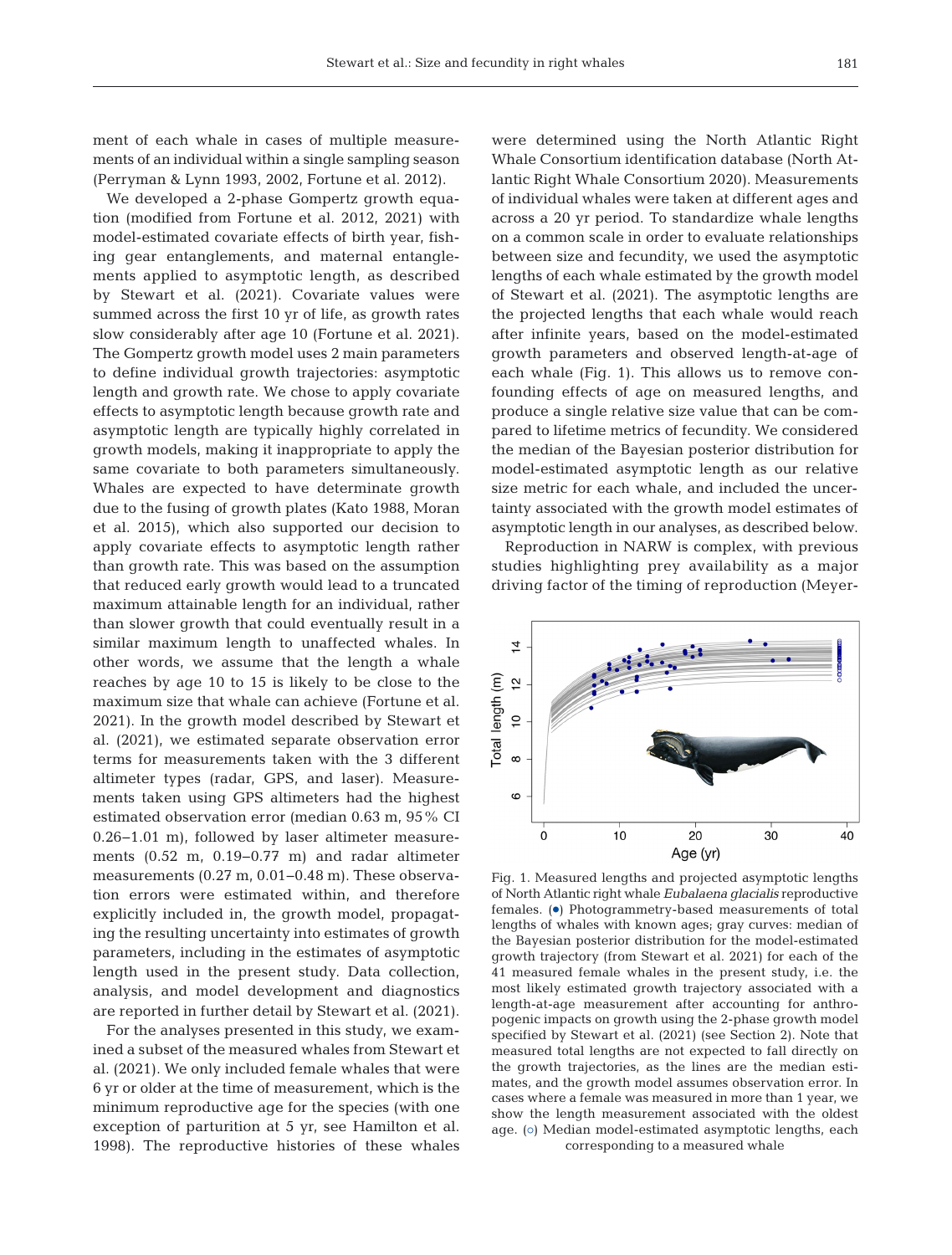Gutbrod et al. 2021). Other factors such as female body condition are likely to affect reproductive timing and success (Miller et al. 2011, 2012, Christiansen et al. 2016, 2018). With this complexity in mind, our analyses are not intended to predict reproductive output in females. Instead, we use simple linear models to make inferences about the direction of the relationship (if any) between body lengths and metrics of fecundity, acknowledging the existence of many additional contributing factors.

We considered 4 metrics of fecundity to compare to estimated whale lengths. (1) Age at first reproduction, which we calculated as the number of years between the birth year of a whale and the year it was first observed with a dependent calf. We excluded females with zero births. (2) Average birth interval, which we calculated as the mean of the number of years between recorded births for an individual whale. For whales with only 2 recorded births, the average birth interval was the single recorded birth interval between the 2 births. We excluded females with zero or 1 recorded birth. (3) The total number of recorded births for each female whale, although this metric is severely confounded by maternal birth year (see next paragraph). (4) Births per reproductive year, which we calculated as the total number of recorded births divided by the potential reproductive span for each female whale. We calculated the potential reproductive span as the number of years between age 7 (the minimum age at first reproduction in our subset of female whales) and the year of the last recorded sighting of each whale.

While we accounted for the confounding effects of age at the time of measurement by using estimated asymptotic lengths rather than measured lengths, there are additional potentially confounding effects of age on some metrics of fecundity. Stewart et al. (2021) identified a declining linear trend in body length by birth year, where whales born in more recent years are stunted compared to older whales. Whales born more recently have, with few exceptions, the smallest estimated asymptotic lengths, and at the same time have had less time to reproduce than older whales, which could make it challenging to differentiate the effects of size versus potential reproductive span on fecundity (Fig. 2). For example, the maximum possible reproductive span for a whale declines linearly with its birth year (Fig. 2a). Similarly, the oldest observable age at first reproduction declines linearly with birth year (Fig. 2b). As the potential reproductive span of a whale increases, its total potential reproductive output predictably increases as well (Fig. 2c), meaning that older whales

in general have produced more total offspring and are also generally the largest females. We addressed this by standardizing the total number of births by potential reproductive span to remove the correlation between birth year and reproductive output (Fig. 2d). In addition, average birth interval did not have a clear relationship with birth year, although no whales born after 2001 had enough births to calculate a birth interval (Fig. 2e).

To evaluate the relationships between fecundity and estimated whale length we used modified Bayesian linear regressions, fit using Markov chain Monte Carlo (MCMC) sampling implemented using JAGS (Plummer 2003) in R v4.1.2 (R Core Team 2021). In our analyses, the independent variable (estimated asymptotic length of a female) is derived from the growth model described by Stewart et al. (2021) with associated uncertainty (Fig. S1 in the Supplement at [www.int-res.com/articles/suppl/m689](https://www.int-res.com/articles/suppl/m689p179_supp.pdf) [p179\\_supp.pdf.](https://www.int-res.com/articles/suppl/m689p179_supp.pdf) To account for this uncertainty, we included an observation process in our regression models, such that:

$$
Est. A_i \sim N(A_i, \sigma_i)
$$
 (1)

where Est*.A* is the estimated asymptotic length for individual *i* from the growth model, which is normally distributed around *A*, the latent or 'true' asymptotic length of individual *i* estimated by the regression model, with standard deviation σ, which is the standard deviation of the posterior distribution of the estimated asymptotic length for individual *i* from the growth model. We specified *A* with uninformative, uniform priors spanning 0 to 20. The regression model is then defined based on *A*, such that:

$$
\mu_i = \beta_1 + \beta_2 \times A_i \tag{2}
$$

where  $\mu$  is the expected response for individual *i*,  $\beta_1$ is the intercept for the regression,  $\beta_2$  is the slope term, and *A* is the model-estimated true asymptotic length of individual *i*, as in Eq. (1). We specified both the slope and intercept terms using uninformative, normally distributed priors with mean 0 and standard deviation 10. For the analysis of total births, which are effectively count data, we modeled births as Poisson distributed around the mean linear relationship, such that:

$$
Obs_i \sim Poisson(\mu_i) \tag{3}
$$

where Obs is the observed fecundity metric (in this case total births) of individual *i*, which is Poisson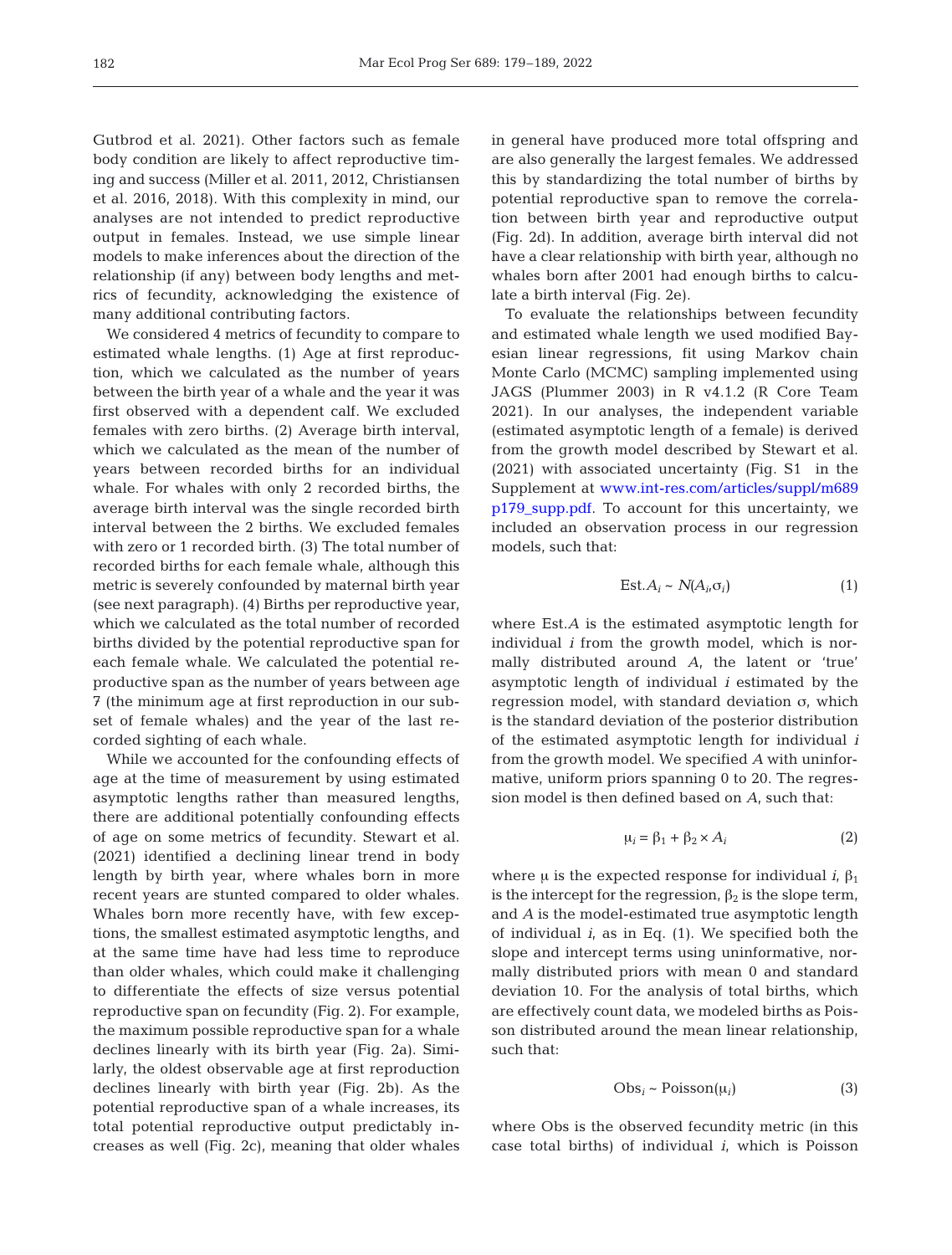

Fig. 2. Potentially confounding effects of birth year on metrics of fecundity in female North Atlantic right whales. (a) Potential reproductive span (defined here as the number of years between age 7 and the most recent sighting of an individual whale) of whales related to their birth year. Solid black line: maximum possible reproductive span for a whale based on its birth year. (b) Year of first observed reproduction related to birth year. Solid black line: earliest possible year of first reproduction for a whale born in a given year, using the minimum age at first reproduction of 7 in our subset of females. (c) Total recorded births for each female as related to their potential reproductive span. (d) Births per reproductive year (calculated as the number of recorded births for each female divided by their potential reproductive span for that female) by birth year. (e) Average birth interval for each whale by birth year. (f) Model-estimated asymptotic length and birth year of each female

distributed with mean μ, the expected response for individual *i.* For average birth interval, age at first reproduction, and births per reproductive year, we modeled the response variables as normally distributed around the mean linear relationship, such that:

$$
Obs_i \sim N(\mu_i, \sigma) \tag{4}
$$

where Obs is the observed fecundity metric (in this case average birth interval, age at first reproduction, or births per reproductive year) of individual *i*, which is normally distributed with mean μ and standard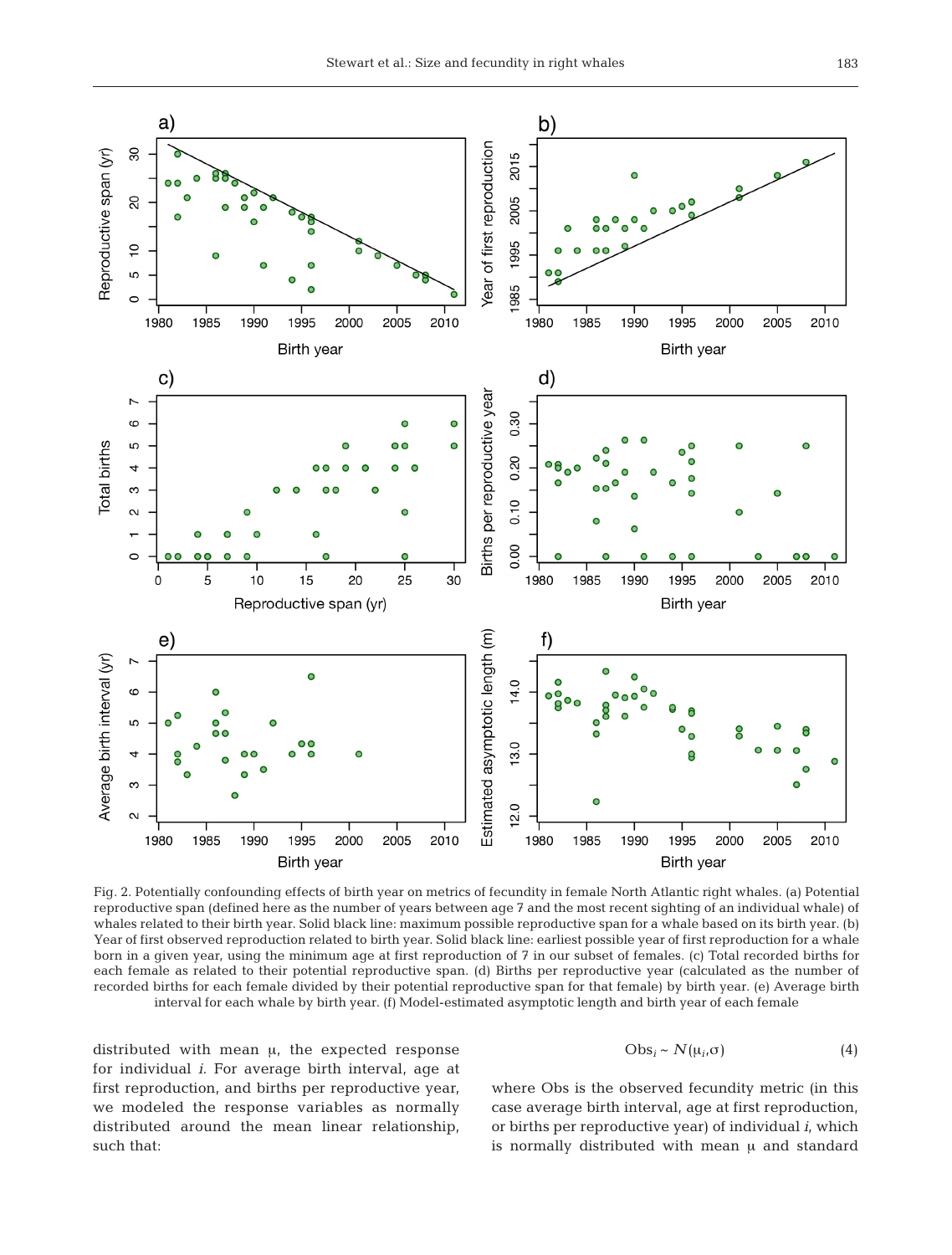deviation σ. We specified σ with uninformative, uniform priors spanning 0 to 5. For each model, we ran 3 chains of 200 000 iterations with a burn-in of 100 000 and a thinning interval of 200, resulting in 1500 draws from the posterior distribution. We evaluated convergence of the regression models based on visual inspection of chains and  $\hat{R}$  values <1.01, which indicates that an infinite number of iterations would lead to potential reduction of posterior intervals by less than 1% (Gelman & Rubin 1992).

As noted above, birth year and estimated asymptotic length are highly correlated (correlation coefficient −0.63; or −0.79 if we exclude Whale 1608, born in 1986 with estimated asymptotic length 12.23, see Fig. 2f). This multicollinearity precluded us from using multivariate analyses with both estimated asymptotic length and birth year as explanatory variables for fecundity, as the estimated regression coefficients from multivariate regressions were similarly correlated.

#### **3. RESULTS**

Our subset of reproductive females included 41 whales, measured between 2000 and 2019 at ages ranging from 6 to 32 (Fig. 1). Of these, 21 whales were measured in only 1 year, 13 were measured in 2 years, 5 were measured in 3 years, and 2 were measured in 4 years. The ages of those whales at the time of their last sighting ranged from 8 to 37 yr old, and the time gap between the year of measurement and the year of last sighting in the photo-identification database ranged from 0 to 20 yr (median 8 yr). The median number of total calves born to each whale was 3 (range 0−6). A total of 11 whales (26.8%) did not reproduce, 6 whales (14.6%) reproduced only once, and 24 whales (58.5%) reproduced at least twice, allowing us to calculate reproductive intervals for this subset of females. To evaluate the statistical significance of linear regression slope coefficients, we calculated the proportion of the Bayesian posterior MCMC samples that were greater than (or less than) zero, which corresponds to the probability that the slope coefficient is positive or negative. If more than 95% of the posterior draws were greater than or less than zero, we considered the regression to be statistically significant. If more than 90% of posterior draws were greater than or less than zero, we considered the regression to be marginally significant. As expected, we found a significant positive relationship between length and total births (99.5% of posterior draws >0), which illustrates the correlation between maternal length, birth year, and reproductive span, and should not be interpreted as a biologically meaningful result. We found a significant positive relationship between length and births per reproductive year  $(97.8\%$  of posterior draws  $>0$ ); a marginally significant negative relationship between estimated asymptotic length and average birth interval (92.9% <0; Fig. 3); and a marginally significant positive relationship between length and age at first reproduction  $(92.0\% > 0)$ . To evaluate the leverage of the smallest female in our dataset (Whale 1608) on the analyses, we ran the regression models both including and excluding this whale. With Whale 1608 excluded, the linear relationship between estimated asymptotic length and average birth interval was not significant  $(63.5\%$  of posterior draws <0), the relationship between age at first reproduction and estimated asymptotic length was significant  $(96.9\% > 0)$ , and the relationship between births per reproductive year and estimated asymptotic length remained significant  $(96.9\% > 0;$  see Fig. S2). In all of the linear regressions, >95% of the observations were within the 95% posterior prediction intervals of the regressions, indicating that the regressions were correctly specified to the distributions of the observed data (Fig. S3).

### **4. DISCUSSION**

Our findings add to a growing body of evidence demonstrating that maternal size and nutritive condition in baleen whales influence fecundity through a variety of mechanisms. Larger and more robust females produce larger and more robust calves (Best & Rüther 1992, Perryman & Lynn 2002, Christiansen et al. 2016, 2018), which may influence calf survival rates. We show that smaller females produce fewer calves per reproductive year, possibly because the average interval between births is greater in shorter whales. Late gestation and lactation are costly energetic phases for female whales (Villegas-Amtmann et al. 2015, van der Hoop et al. 2017), with female body condition declining as calves increase in size prior to weaning (Miller et al. 2011, 2012, Christiansen et al. 2016, 2018). The degree to which the energetic reserves of females are depleted during lactation may govern the length of the resting period between successful pregnancies (Miller et al. 2011, Marón et al. 2015). The total energetic reserves of a female whale should be dependent on body volume, which is a combination of both body length and nutritive condition (Christiansen et al. 2018). Shorter whales would therefore be inherently limited in their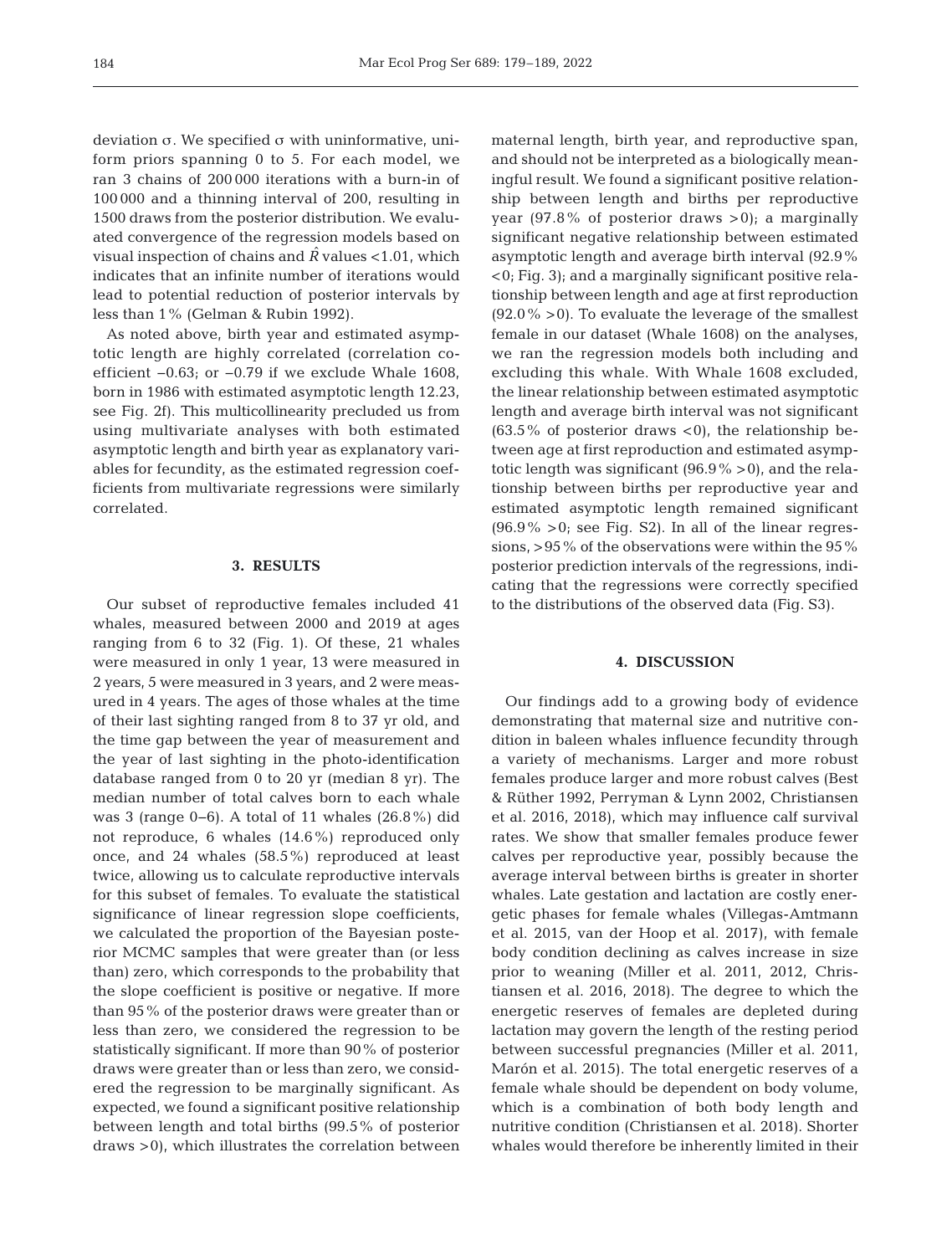



Fig. 3. Relationships between fecundity and the estimated asymptotic length of female North Atlantic right whales. Dark red line: median estimate of the Bayesian posterior distribution; light red polygon: 95% Bayesian credible interval for the linear regressions between: (a) estimated asymptotic lengths and the observed age at first reproduction; (b) estimated asymptotic lengths and average birth intervals; and (c) estimated asymptotic lengths and the number of observed births per reproductive year. In all panels, point colors represent the birth year of a given whale, with lighter colors representing whales born in earlier years and darker colors representing whales born in later years (range 1981−2011). Note Whale 1608 (born in 1986) had the smallest predicted asymptotic length of any whale in the dataset (leftmost point in all panels)

maximum energetic reserves compared to longer whales, even if they attain similar nutritive condition and blubber thickness, and may require a longer recovery period between births.

There are undoubtedly many other factors influencing reproduction and fecundity in NARW beyond female body lengths, including prey availability (Meyer-Gutbrod et al. 2021), maternal health (Rolland et al. 2016), and individual nutritive condition (Miller et al. 2011, 2012). Reduced prey availability in the 1990s and early 2010s was associated with a reduction in birth rates throughout the NARW population (Meyer-Gutbrod et al. 2021). Some of the shortest whales in our dataset were born in the early 2000s and would have reached sexual maturity during this recent period of reduced prey availability, which may be confounding the effects of maternal body length on fecundity. Indeed, 5 out of 10 females in our dataset born between 2001 and 2008 have not yet reproduced despite reaching ages ranging from 11 to 16, and it is challenging to determine how maternal length, prey availability, and the truncated observation windows due to the later birth years of these whales are each influencing the recorded reproductive output in this recent cohort of females. We note that the prediction intervals of our linear regressions, in particular the relationship between estimated asymptotic length and births per reproductive year, are wide (Fig. S3). This highlights that our analyses are most useful for inferring the direction of relationships between size and fecundity, and not for predicting the reproductive output of a female based solely on her estimated asymptotic length. A more complete accounting of the many potential drivers of reproductive output in NARW would help evaluate the relative contributions of these drivers to the depressed birth rates in recent years. For example, the multi-state model developed by Meyer-Gutbrod et al. (2021) could be extended to include maternal body length, health (e.g. Rolland et al. 2016), and nutritive condition in addition to prey availability, in order to explicitly account for these effects and their interactions. Nevertheless, while the effects of prey availability on fecundity almost certainly add noise to our analyses, our observations span periods of both high and low prey abundance, which should mitigate the confounding influence of prey availability on our inferences of the direction of the relationships between maternal body length and fecundity.

Maternal age at the time of reproduction may have important effects on calf fitness related to maternal body size and nutritive condition. For example,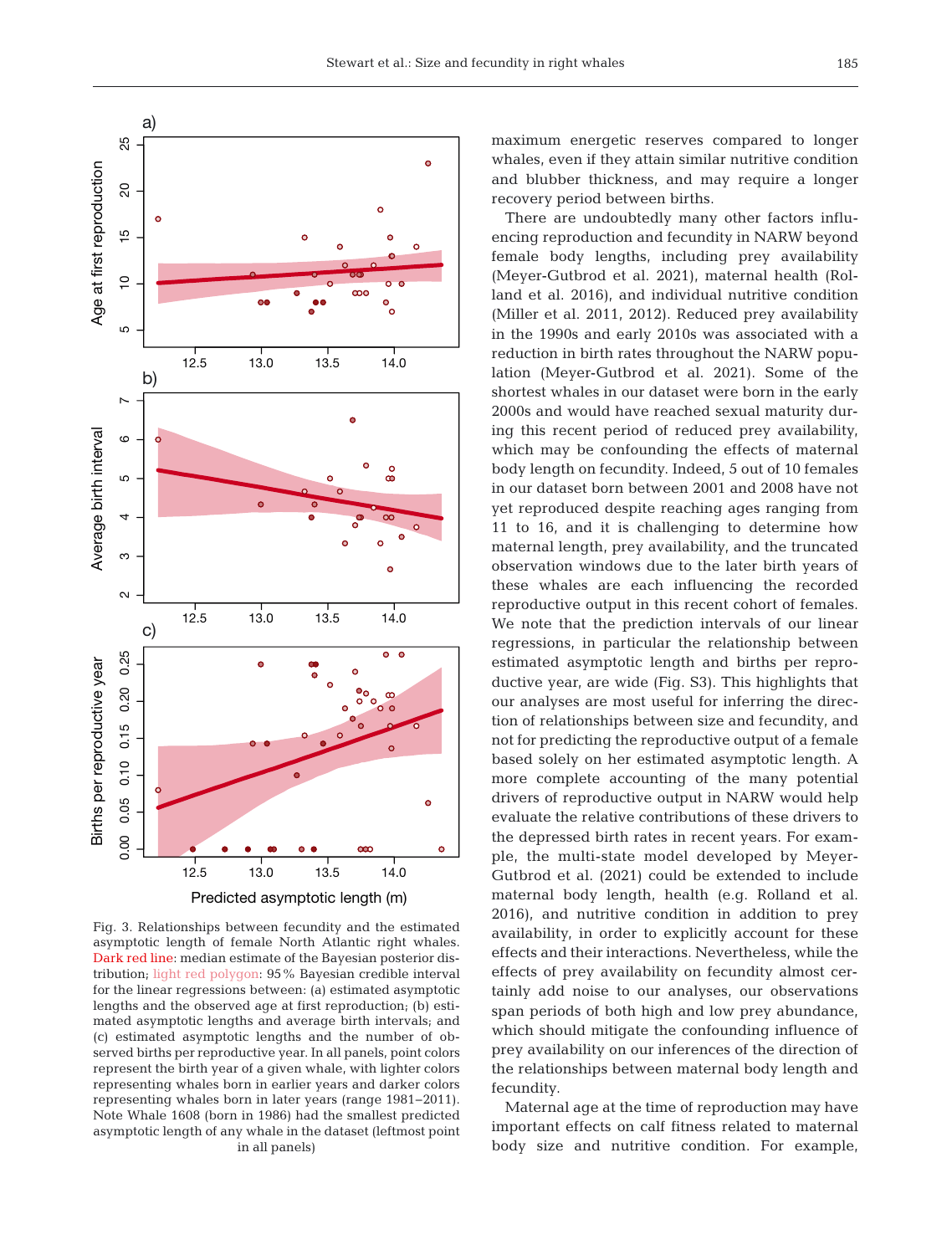Whale 1608 had the shortest estimated asymptotic length (~12 m) of any female in our dataset and was a clear outlier among females born prior to 2000 (Fig. 2f). Her mother, Whale 1163, was entangled with attached gear while nursing 1608, which has a reported negative effect on calf growth (Stewart et al. 2021). In addition, the birth of Whale 1608 to Whale 1163 at age 5 is the youngest recorded age at first reproduction in the population (Hamilton et al. 1998). While maternal age was not explored as a potential effect on NARW growth rates by Stewart et al. (2021), it is likely that this reflects the pattern reported previously in several cetacean species of smaller female whales producing smaller calves (Best & Rüther 1992, Perryman & Lynn 2002, Christiansen et al. 2016). At 5 yr, Whale 1163 would be substantially smaller than most reproductive females and would likely be devoting considerable energy to her own continued growth, in addition to the added drag of attached gear, which may have contributed to the reduced growth of Whale 1608. In turn, Whale 1608 had one of the lower reproductive rates among females in our dataset (Fig. 3).

Almost all female whales with an estimated asymptotic length below 13 m in our dataset produced 0 or 1 calves within our study period, excluding them from our analyses of average birth interval. The 1 exception was Whale 1608, which, as noted above, was anomalously small for her cohort, most likely due to the age and entanglement status of her mother at her time of birth. When Whale 1608 is excluded from our analysis of average birth interval, the negative regression slope changes from moderately significant (92.5% of posterior draws  $<$ 0) to not significant (63.5%  $\lt 0$ ). One possible explanation for this pattern is that average birth interval is not, in fact, related to the estimated asymptotic length of a female, and that the long birth interval recorded in Whale 1608 is an outlier. However, when Whale 1608 is excluded from the analysis of births per reproductive year, the positive regression slope remains significant (96.9% >0). Presumably, birth interval is the mechanism driving the number of calves a female produces per reproductive year, as a longer average birth interval would result in fewer calves produced within a given reproductive span. As such, our analysis of births per reproductive year is similar to our analysis of average birth interval, with the primary difference that we can include females that have produced 0 or 1 calves. Given that the regression analysis of births per reproductive year remains largely unchanged with or without the inclusion of Whale 1608, we posit that a more likely explanation is that our analysis of average birth interval is heavily impacted by our limited sample size, especially of younger females with shorter estimated asymptotic lengths. As these younger females extend their reproductive spans in coming years and produce more calves, it should be possible to determine whether the average birth interval of Whale 1608 is anomalous or indicative of the true influence of maternal length on birth intervals.

Interestingly, the relationship between female length and the age at first reproduction was opposite to the expectations of Stewart et al. (2021), who hypothesized that shorter females may need to delay first reproduction. Age at first reproduction was positively related to estimated asymptotic length, either at the marginal significance level (92% >0) or the full significance level  $(96.9\% > 0)$ , depending on whether Whale 1608 was included or excluded in the analysis, respectively. The average age at first reproduction for female right whales is 9.6 (Hamilton et al. 1998), and almost half of the females in our dataset produced their first calf before age 10. This suggests that most female NARW produce their first calf before they have reached their expected maximum length (Fortune et al. 2021), and that the length of a female may not have a strong influence on when she first reproduces, as exemplified by Whale 1163, who had her first calving event at age 5. Instead, it is possible that the positive relationship between age at first reproduction and estimated asymptotic length we report here is indicative of the effect that delaying first reproduction can have on early growth in females. For example, females delaying first reproduction until after age 10 may devote the energy that would otherwise be used on parturition and lactation towards their own growth. However, we note that Stewart et al. (2021) explicitly included the number of calves produced before age 10 as an explanatory covariate for estimated asymptotic length, and found no significant effect. As such, we caution the overinterpretation of this result and emphasize that our sample sizes in the age at first reproduction analysis are constrained only to whales that have reproduced, which excludes many of the smallest whales in our dataset, similar to our average birth interval analysis.

In our analyses, we considered the number of calves produced by each female to be known. However, the NARW population is not fully censused each year, and between 1990 and 2018, 86 calves were born that were observed with their mothers but could not be photo-identified (Hamilton et al. 2022, P. K. Hamilton unpubl.). From 1991 to 2018,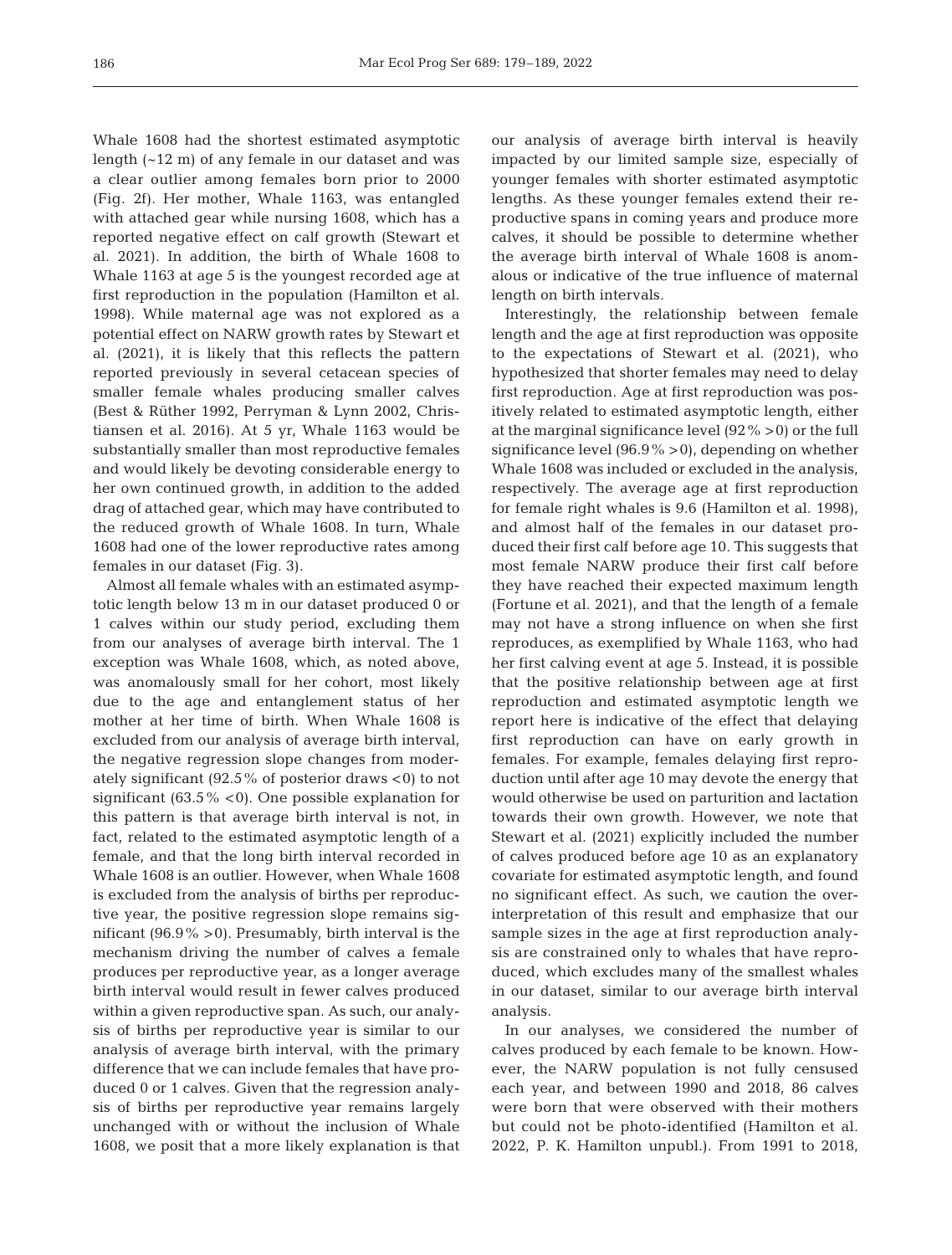105 whales with unknown birth years were added to the NARW photo identification database (P. K. Hamilton unpubl.). This implies that a minimum of 19 births were not recorded; more if some proportion of the 86 unidentified calves died and were not part of the 105 whales with unknown birth years. The reported reproductive histories of females in our dataset may therefore be incomplete in some cases, although we note that the minimum of 19 missing births would be applied to all reproductive females in the population, which is at least 4 times as large as our sample of 41 females analyzed here. If a calf were missing from the recorded reproductive history of a female, it would lead to an inflation of her average birth interval and an underestimate of fecundity (total births and births per reproductive year). If her first birth were missed, it could also affect the reported age at first reproduction. If every female in the dataset shares the same probability of having an unobserved calf, then we would expect these observation errors to produce a minimal effect on our analyses, especially at the scale of an expected approximately 5 missing calves from our dataset. However, if an observation bias exists, it is more likely that older females would have unobserved calving events, as survey effort for NARW at both their foraging grounds and calving grounds has increased over the past 40 yr. If the fecundity of older females is higher than reported here, we would expect the linear relationships between asymptotic length and fecundity to be even stronger than our results suggest, as older females are generally the largest individuals in our dataset. The one exception to this expectation is in the case of Whale 1608. If Whale 1608 had an unobserved calving event, then her average birth interval would likely be substantially lower, which would affect the significance of our birth interval analysis, as noted above.

Given the recently described declining trend in NARW body lengths by birth year (Stewart et al. 2021), the relationships we present here between body length and fecundity may be contributing to depressed birth rates in the population, and may be an early indicator of reduced birth rates for NARW in the future if the adult female size structure continues to decline. We did not examine the effects of body condition on birth rates as we typically have only 1 to 2 body condition measurements per female, and body condition fluctuates interannually depending on prey availability and individual energetic de mands, making it impossible to compare annual body condition measurements with lifetime fecundity metrics. However, the overall body condition of the NARW population is poor compared to southern right whale populations (Miller et al. 2011, Christiansen et al. 2020). Body condition fluctuates substantially throughout the reproductive cycle of right whales, with the greatest blubber thickness observed in females shortly before the initiation of pregnancies, the thinnest blubber in lactating whales, and increasing blubber thickness post-weaning (Miller et al. 2011). The poor body condition observed in the NARW population may therefore be an indicator that females have insufficient energetic reserves to maintain a similar reproductive rate to southern right whales (1.98% population growth rate for NARW, 5.34−7.21% for southern right whales; Corkeron et al. 2018). The cumulative impacts of rapidly changing ocean conditions in the North Atlantic, repeated and worsening entanglements (Knowlton et al. 2012), and increasing vessel traffic and ship strikes may all be partially driving body length and condition declines in NARW (Corkeron et al. 2018, Christiansen et al. 2020, Stewart et al. 2021), which may have contributed to depressed birth rates in the past decade. Entanglements are energetically costly (van der Hoop et al. 2017), and there is a detectable negative effect of entanglements in fishing gear on whale lengths (Stewart et al. 2021). Reducing entanglements in fishing gear could help arrest the observed decline in body lengths in the NARW population as well as improve individual body condition, which may in turn help maintain population viability by increasing fecundity and improving resiliency to other anthropogenic and climate impacts.

*Acknowledgements*. Jacob Barbaro contributed to drone photogrammetry data collection in 2018 and 2019. Technical support from Don LeRoi, Aerial Imaging Solutions, significantly contributed to the successes of both the crewed and drone photographic sampling efforts. All photo-identification data were processed by the New England Aquarium on behalf of the North Atlantic Right Whale Consortium. We thank Peter Corkeron and Sean Hayes for supporting data collection efforts in Cape Cod Bay. We are grateful to the NOAA Fisheries Office of Science and Technology for supporting the development and application of photogrammetry drones and to the NOAA Office of Marine and Aviation Operations for supporting photogrammetry operations. We appreciate the efforts of the Atlantic Large Whale Disentanglement Network in documenting entanglement sightings. We thank Heather Pettis for assistance with obtaining and evaluating right whale reproductive histories. Photogrammetry data from 2016 to 2019 were collected with support from NOAA grant NA14OAR4320158. Funding to the New England Aquarium for curation of the photo-identification catalog is provided by NOAA Contract 1305M2- 18-P-NFFM-0108. This analysis was performed while J.D.S. held an NRC Research Associateship award at the NOAA Southwest Fisheries Science Center.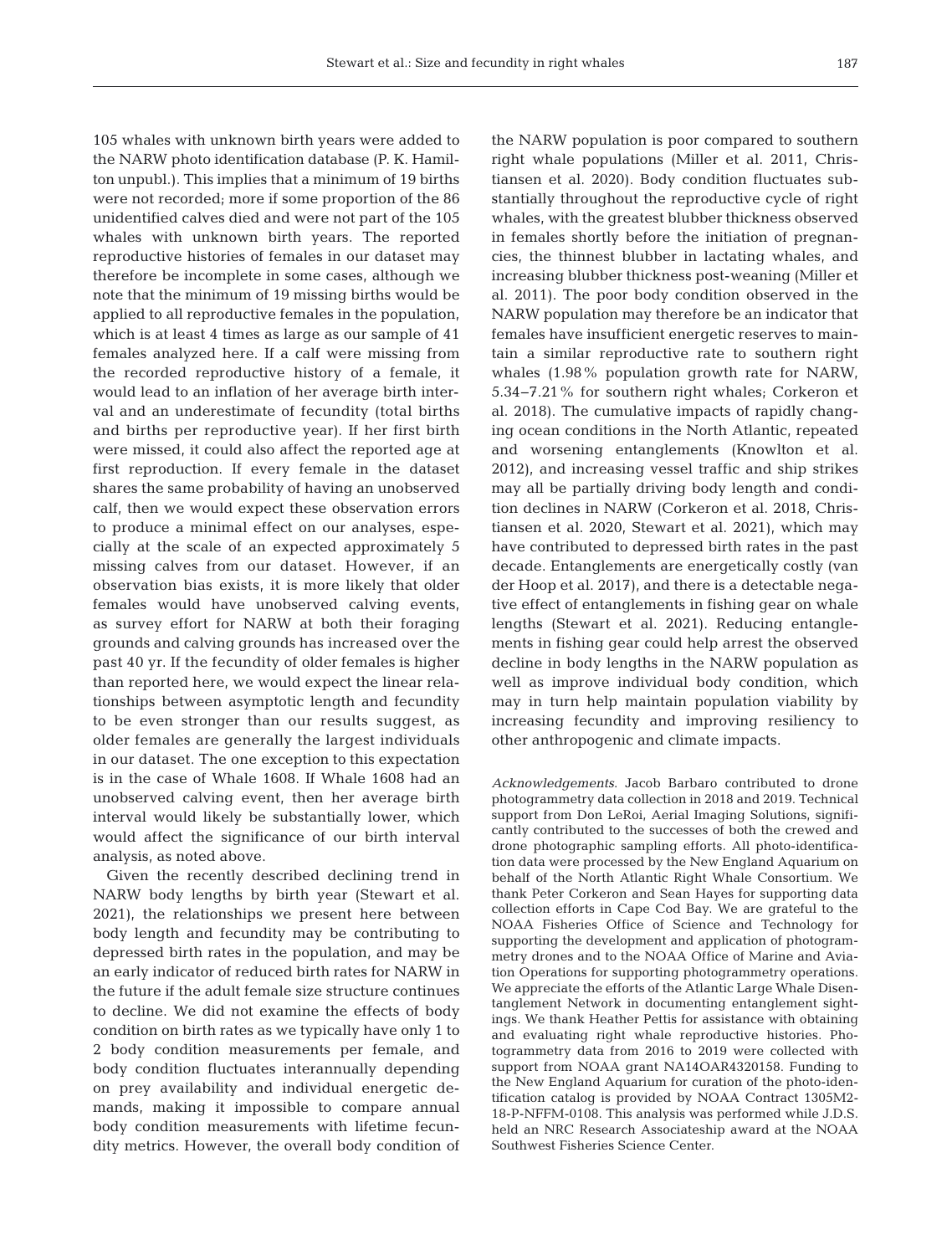#### LITERATURE CITED

- Best PB, Rüther H (1992) Aerial photogrammetry of southern right whales, *Eubalaena australis*. J Zool (Lond) 228: 595−614
- [Christiansen F, Dujon AM, Sprogis KR, Arnould JPY, Bejder](https://doi.org/10.1002/ecs2.1468)  L (2016) Noninvasive unmanned aerial vehicle provides estimates of the energetic cost of reproduction in humpback whales. Ecosphere 7:e01468
- [Christiansen F, Vivier F, Charlton C, Ward R, Amerson A,](https://doi.org/10.3354/meps12522)  Burnell S, Bejder L (2018) Maternal body size and condition determine calf growth rates in southern right whales. Mar Ecol Prog Ser 592:267-281
- [Christiansen F, Dawson SM, Durban JW, Fearnbach H and](https://doi.org/10.3354/meps13299)  others (2020) Population comparison of right whale body condition reveals poor state of the North Atlantic right whale. Mar Ecol Prog Ser 640:1-16
	- Cooke JG (2020) *Eubalaena glacialis* (errata version published in 2020). IUCN Red List Threat Species 2020. e.T41712A178589687
- [Corkeron P, Hamilton P, Bannister J, Best P and others](https://doi.org/10.1098/rsos.180892)  (2018) The recovery of North Atlantic right whales, *Eu balaena glacialis*, has been constrained by humancaused mortality. R Soc Open Sci 5: 180892
	- COSEWIC (2013) COSEWIC assessment and status report on the North Atlantic Right Whale *Eubalaena glacialis* in Canada. Committee on the Status of Endangered Wildlife in Canada, Ottawa
- [Dawson SM, Bowman MH, Leunissen E, Sirguey P \(2017\)](https://doi.org/10.3389/fmars.2017.00366)  Inexpensive aerial photogrammetry for studies of whales and large marine animals. Front Mar Sci 4: 366
- [Durban JW, Fearnbach H, Perryman WL, Leroi DJ \(2015\)](https://doi.org/10.1139/juvs-2015-0020)  Photogrammetry of killer whales using a small hexacopter launched at sea. J Unmanned Veh Syst 3: 131−135
- [Durban JW, Moore MJ, Chiang G, Hickmott LS and others](https://doi.org/10.1111/mms.12328)  (2016) Photogrammetry of blue whales with an unmanned hexacopter. Mar Mamm Sci 32: 1510−1515
- [Durban JW, Fearnbach H, Paredes A, Hickmott LS, LeRoi](https://doi.org/10.3354/meps13866)  DJ (2021) Size and body condition of sympatric killer whale ecotypes around the Antarctic Peninsula. Mar Ecol Prog Ser 677: 209−217
- [Durban JW, Southall BL, Calambokidis J, Casey C and others](https://doi.org/10.1016/j.marpolbul.2021.113194)  (2022) Integrating remote sensing methods during controlled exposure experiments to quantify group responses of dolphins to navy sonar. Mar Pollut Bull 174: 113194
- [Fortune SME, Trites AW, Perryman WL, Moore MJ, Pettis](https://doi.org/10.1644/11-MAMM-A-297.1)  HM, Lynn MS (2012) Growth and rapid early development of North Atlantic right whales (*Eubalaena glacialis*). J Mammal 93: 1342−1354
- [Fortune SME, Moore MJ, Perryman WL, Trites AW \(2021\)](https://doi.org/10.1111/mms.12753)  Body growth of North Atlantic right whales (*Eubalaena glacialis*) revisited. Mar Mamm Sci 37: 433−447
- [Gelman A, Rubin DB \(1992\) Inference from iterative simula](https://doi.org/10.1214/ss/1177011136)tion using multiple sequences. Stat Sci 7: 457−472
- [Hamilton PK, Knowlton AR, Marx MK, Kraus SD \(1998\) Age](https://doi.org/10.3354/meps171285)  structure and longevity in North Atlantic right whales *Eubalaena glacialis* and their relation to reproduction. Mar Ecol Prog Ser 171:285-292
- [Hamilton PK, Frasier BA, Conger LA, George RC, Jackson](https://doi.org/10.1007/s42991-021-00177-4)  KA, Frasier TR (2022) Genetic identifications challenge our assumptions of physical development and mother− calf associations and separation times: a case study of the North Atlantic right whale *(Eubalaena glacialis)*. Mamm Biol, doi:10.1007/s42991-021-00177-4

Kato H (1988) Ossification pattern of the vertebral epiphyses

in the southern minke whale. Sci Rep Whales Res Inst 39: 11−19

- [Knowlton AR, Hamilton PK, Marx MK, Pettis HM, Kraus SD](https://doi.org/10.3354/meps09923)  (2012) Monitoring North Atlantic right whale *Eubalaena glacialis* entanglement rates:a 30 yr retrospective. Mar Ecol Prog Ser 466: 293−302
	- Marón CF, Rowntree VJ, Sironi M, Uhart M, Payne RS, Adler FR, Seger J (2015) Estimating population consequences of increased calf mortality in the southern right whales off Argentina. International Whaling Commission scientific report SC/66a/BRG/1
- [Meyer-Gutbrod EL, Greene CH \(2014\) Climate-associated](https://doi.org/10.5670/oceanog.2014.64)  regime shifts drive decadal-scale variability in recovery of North Atlantic right whale population. Oceanography (Wash DC) 27: 148−153
- [Meyer-Gutbrod EL, Greene CH, Davies KTA, Johns DG](https://doi.org/10.5670/oceanog.2021.308)  (2021) Ocean regime shift is driving collapse of the North Atlantic right whale population. Oceanography (Wash DC) 34:22−31
- [Miller CA, Reeb D, Best PB, Knowlton AR, Brown MW,](https://doi.org/10.3354/meps09174)  Moore MJ (2011) Blubber thickness in right whales *Eubalaena glacialis* and *Eubalaena australis* related with reproduction, life history status and prey abundance. Mar Ecol Prog Ser 438:267-283
- [Miller CA, Best PB, Perryman WL, Baumgartner MF, Moore](https://doi.org/10.3354/meps09675)  MJ (2012) Body shape changes associated with reproductive status, nutritive condition and growth in right whales *Eubalaena glacialis* and *E. australis*. Mar Ecol Prog Ser 459: 135−156
- [Moore MJ, Rowles TK, Fauquier DA, Baker JD and others](https://doi.org/10.3354/dao03578)  (2021) Assessing North Atlantic right whale health: threats, and development of tools critical for conservation of the species. Dis Aquat Org 143:205−226
- [Moran MM, Bajpai S, George JC, Suydam R, Usip S,](https://doi.org/10.1007/s10914-014-9256-7)  Thewissen JGM (2015) Intervertebral and epiphyseal fusion in the postnatal ontogeny of cetaceans and terrestrial mammals. J Mamm Evol 22:93-109
	- National Marine Fisheries Service (2008) Endangered and threatened species; endangered status for North Pacific and North Atlantic right whales (final rule). Fed Regist 73: 12024−12030
	- North Atlantic Right Whale Consortium (2020) North Atlantic Right Whale Consortium identification database 09/18/2020. Anderson Cabot Cent Ocean Life New Engl Aquarium, Boston, MA
	- Pace RM (2021) Revisions and further evaluations of the right whale abundance model: improvements for hypothesis testing. NOAA Tech Memo NMFS-NE-269, US Department of Commerce, Woods Hole, MA
- [Perryman WL, Lynn MS \(1993\) Identification of geographic](https://doi.org/10.1111/j.1748-7692.1993.tb00438.x)  forms of common dolphin (*Delphinus delphis*) from aerial photogrammetry. Mar Mamm Sci 9: 119−137
	- Perryman WL, Lynn MS (2002) Evaluation of nutritive condition and reproductive status of migrating gray whales (*Eschrichtius robustus*) based on analysis of photogrammetric data. J Cetacean Res Manag 4: 155−164
- [Pettis HM, Pace RMI, Hamilton PK \(2021\) North Atlantic](http://www.narwc.org/)  Right Whale Consortium 2020 annual report card. Report to the North Atlantic Right Whale Consortium, Boston, MA. www.narwc.org
- Plummer M (2003) JAGS: a program for analysis of Bayesian graphical models using Gibbs sampling. Proc 3rd Int Workshop Distributed Statistical Computing, March 20− 22, Vienna. 124:1-8. www.ci.tuwien.ac.at/Conferences/ DSC-2003/Drafts/Plummer.pdf